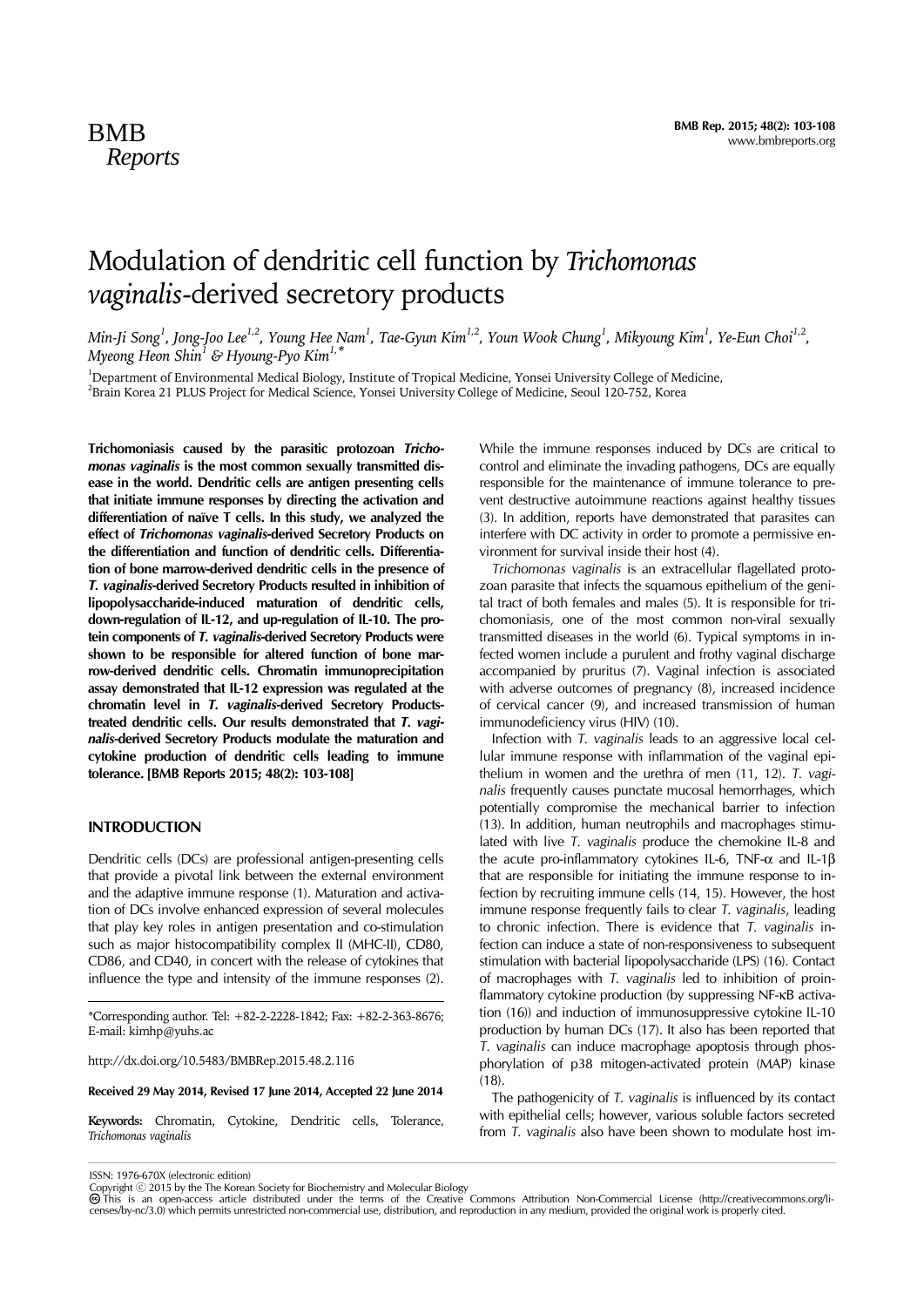mune responses. Recent studies showed that *T. vaginalis* can secrete leukotriene  $B_4$ , which binds to Leukotriene  $B_4$  receptors BLT1 and BLT2 on neutrophils and mast cells leading to production of IL-8 (19, 20). However, there is little information elucidating how *T. vaginalis*-derived Secretory Products (TvSP) affect the differentiation and maturation of DCs, which is critical given the crucial role of DCs in both the innate and adaptive immune responses.

In this study, we investigated the effect of TvSP on the surface molecule expression and cytokine secretion profile of DCs using an *in vitro* murine bone marrow-derived dendritic cell (BMDC) model.

## **RESULTS**

## **TvSP down-regulate the expression of MHC-II and co-stimulatory molecules**

To test whether TvSP affect differentiation and function of BMDC, bone marrow (BM) cells were cultured with granulocyte macrophage colony-stimulating factor (GM-CSF) in the presence or absence of TvSP for 10 days and then stimulated with LPS for 18 h to induce maturation of DCs. TvSP did not trigger apoptosis in BMDCs during GM-CSF-mediated differentiation (Supplementary Fig. 1). In the absence of TvSP, BM cells differentiated into DCs that displayed the typical surface phenotypes of immature and mature DCs (Fig. 1). When BM cells were differentiated in the presence of TvSP, however, the expression of MHC-II and co-stimulatory molecules such as CD40, CD80, and CD86 was down-regulated or at least remain unaltered in immature BMDCs (Fig. 1). The down-regulation of MHC-II and co-stimulatory molecules by TvSP was much more evident when DCs were stimulated with LPS (Fig. 1). These results suggest that TvSP impair the antigen-presenting capacity of DCs during DC differentiation by diminishing the expression of MHC-II and co-stimulatory molecules.

#### **Cytokine production by BMDC differentiated in the presence of TvSP**

In order to examine whether TvSP may affect the cytokine production capacity of BMDCs during DC differentiation, we performed quantitative real-time Polymerase Chain Reaction (qRT-PCR) using BMDCs that were differentiated in the absence or presence of TvSP for 10 days and then stimulated with LPS. This analysis demonstrated that the mRNA levels of *Il12a*, *Il12b*, *Il10*, *Tnf*, and *Il6* were markedly increased by LPS stimulation in control BMDCs, consistent with a previous report (2). Interestingly, the induction of *Il12a* and *Il12b* mRNA expression in response to LPS was significantly lower in BMDCs differentiated in the presence of TvSP compared to the BMDCs differentiated in the absence of TvSP (Fig. 2A and 2B). In contrast, differentiation of BMDCs in the presence of TvSP resulted in higher expression of the immunosuppressive cytokine *Il10* compared to the control BMDCs (Fig. 2C). TvSP exerted a minimal effect on the mRNA expression of other proinflammatory cytokines such as *Tnf* and *Il6* (Fig. 2D and 2E).

The effect of TvSP on the cytokine production profile of BMDCs also was analyzed at the protein level. The LPS-mediated induction of IL-12 was significantly diminished in TvSP-treated BMDCs (Fig. 2F), while production of IL-10 was



**Fig. 1.** The effect of TvSP on the expression of surface molecules on BMDC. DCs were differentiated with GM-CSF from BM precursors in the absence or presence of TvSP. On day 10, DCs were treated with 100 ng/ml LPS for 24 h to induce maturation, and expression of MHC-II (A), CD40 (B), CD80 (C) and CD86 (D) was analyzed by flow cytometry. Isotype controls are shown as shaded histograms, control BMDCs are shown as red lines, and TvSP-treated BMDCs are shown as blue lines. Mean fluorescent intensity (MFI) values are indicated with corresponding colors. Results are representative of more than three independent experiments.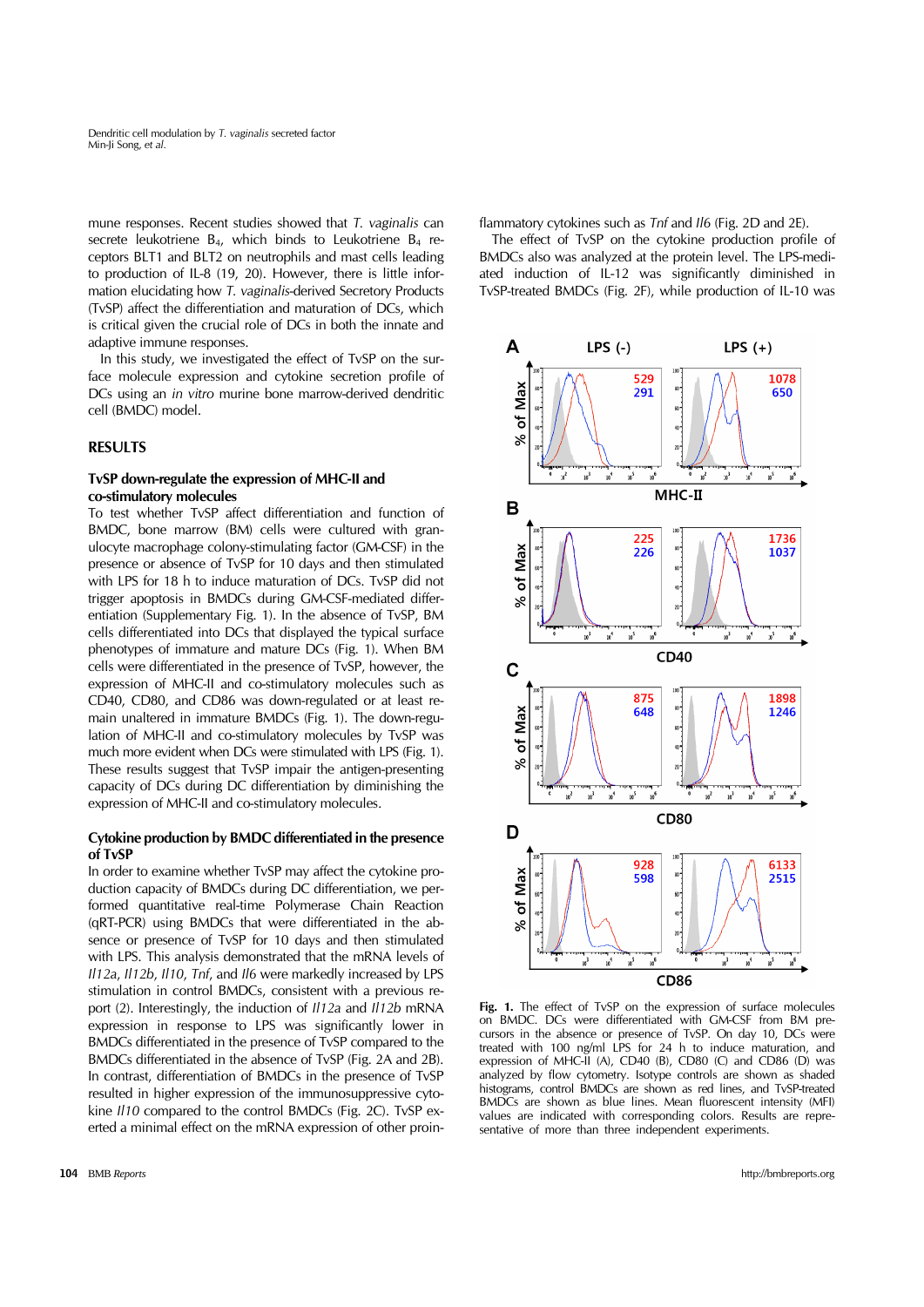

Fig. 2. The effect of TvSP on the cytokine production of BMDC. DCs were differentiated with GM-CSF from BM precursors in the absence or presence of TvSP. (A-E) Immature DCs were stimulated with 100 ng/ml LPS for 6 h, and the mRNA levels of *Il12a* (A), *Il12b* (B), *Il10* (C), *Tnf* (D), and *Il6* (E) were measured by qRT-PCR. (F-I) Immature DCs were stimulated with 100 ng/ml LPS for 24 h, and the expression of IL-12 (F), IL-10 (G), TNF-α (H), and IL-6 (I) was measured by Cytometric Bead Array. All data are expressed as mean  $\pm$  SD, and statistical significance (\*P < 0.05, or \*\*P < 0.01) is shown for treatments compared with the controls.

increased by TvSP (Fig. 2G). The production of TNF- $\alpha$  and IL-6 were independent of TvSP treatment during BMDC differentiation (Fig. 2H and 2I).

## **The DC-modulatory activity of TvSP is abolished by treatment with Proteinase K**

To understand the components of TvSP that are responsible for the regulation of surface molecule expression and cytokine production, we treated TvSP with Proteinase K and examined the effects on BMDCs. Compared to the mock-treated TvSP, which down-regulated expression of MHC-II, CD40, CD80, and CD86 especially when BMDCs were treated with LPS, treatment of TvSP with Proteinase K abrogated its inhibitory activity on the expression of these surface molecules (Fig. 3A-3D). The down-regulation of IL-12 production and up-regulation of IL-10 expression by TvSP also were abolished by Proteinase K treatment (Fig. 3E and 3F). These results show that a proteinaceous component of TvSP was responsible for the modulatory functions of BMDCs during differentiation with GM-CSF.

**The effect of TvSP on the LPS-mediated signaling in BMDCs** We next investigated the effect of TvSP on the signaling pathways activated by LPS in BMDCs. Three main families of MAP kinases including ERK, p38 MAPK, and JNK are reported to be involved in signal transduction during LPS-induced DC activation (21, 22). Phosphorylation of these kinases induced by LPS treatment in BMDCs that were differentiated in the presence of Proteinase K-treated PBS, mock-treated TvSP, and Proteinase K-treated TvSP was comparable to that in control BMDCs (Supplementary Fig. 2A). We also examined the effect of TvSP on NF-kB activation, but no significant difference was ob-

served between BMDCs differentiated in the absence or presence of TvSP (Supplementary 2B). These data indicate that down-regulation of surface molecules and the altered cytokine production profile in BMDCs differentiated in the presence of TvSP may not be attributed to a defect in ERK, p38 MAPK, JNK, or NF-kB activation.

# **The effect of TvSP on the chromatin structure of cytokine genes in BMDCs**

Regions of open chromatin are typically associated with transcriptionally permissive histone modifications, which are paralleled by accessibility to transcription factors (23). We performed chromatin immunoprecipitation (ChIP) assays to detect trimethyl-histone H3 Lys4 (H3K4me3), a histone modification specifically enriched at active or poised transcription start sites. Compared to the control BMDCs, enrichment of H3K4me3 was clearly reduced at the promoter region of the *Il12a* gene in TvSP-treated BMDCs (Fig. 4A). In contrast, there were no significant differences in H3K4me3 levels at the promoter regions of the *Il12b*, *Il10*, *Tnf*, *Il6*, and *Gapdh* genes regardless of TvSP treatment (Fig. 4B-4F). These data demonstrated that transcriptional repression of the *Il12a* gene encoding IL-12p35 in TvSP-treated BMDCs takes place at the chromatin level and TvSP treatment during BMDCs differentiation altered the chromatin structure to be less accessible to the transcription factors required for gene expression.

## **DISCUSSION**

In this study, we investigated the function of BMDCs that were exposed to soluble factors secreted from *T. vaginalis* during GM-CSF-mediated differentiation. Several lines of evidence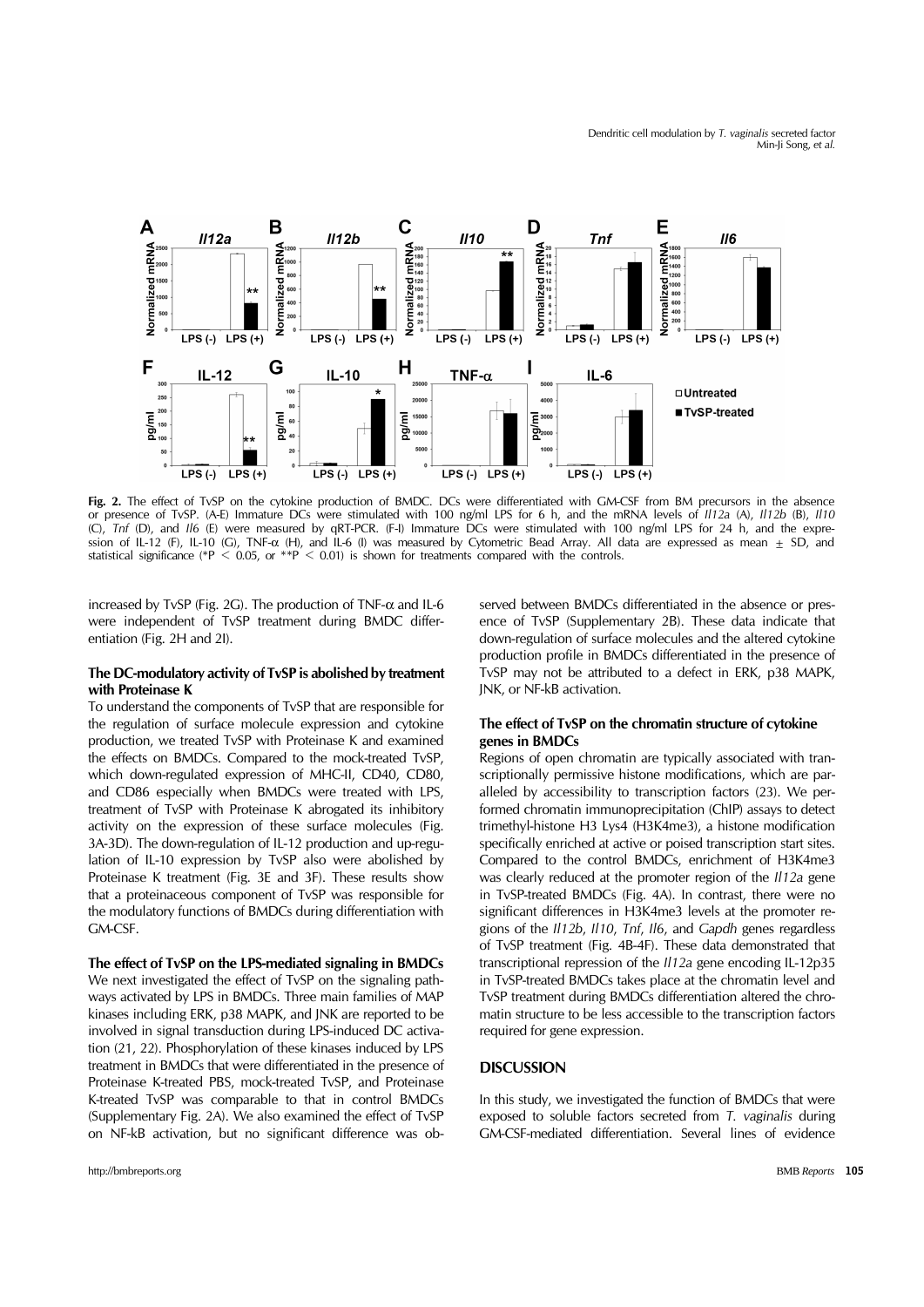

**Fig. 3.** The DC-modulatory activity of TvSP is abolished by treatment with Proteinase K. DCs were differentiated with GM-CSF from BM precursors in the presence of mock-treated or Proteinase K-treated TvSP. (A-D) On day 10, DCs were treated with 100 ng/ml LPS for 24 h to induce maturation, and expression of MHC-II (A), CD40 (B), CD80 (C) and CD86 (D) was analyzed by flow cytometry. Isotype controls are shown as shaded histograms, control BMDCs are shown as red lines, and TvSP-treated BMDCs are shown as blue lines. Mean fluorescent intensity (MFI) values are indicated with corresponding colors. Results are representative of more than three independent experiments. (E, F) Production of cytokines IL-12 (E) and IL-10 (F) induced by LPS (100 ng/ml) treatment of BMDCs for 24 h as measured by cytometric bead array. All data are expressed as the means  $\pm$  SD (n = 3), and statistical significance (\*P  $\leq$  0.05) is shown for treatments compared with the controls.

suggest that *T. vaginalis* can interfere with DC function without the need for direct cell-to-cell contact, by promoting immune tolerance and immune escape. First, TvSP can impair the expression of several surface molecules that play main roles in co-stimulation and antigen presentation to T cells. During differentiation, DCs up-regulate the expression of MHC-II and

co-stimulatory molecules such as CD40, CD80, and CD86 and thus increase their efficiency as antigen-presenting cells. BMDCs differentiated in the presence of TvSP exhibited a significant defect in the expression of MHC-II and co-stimulatory molecules especially when the BMDCs were activated by LPS (Fig. 1). Second, BMDCs differentiated in the presence of TvSP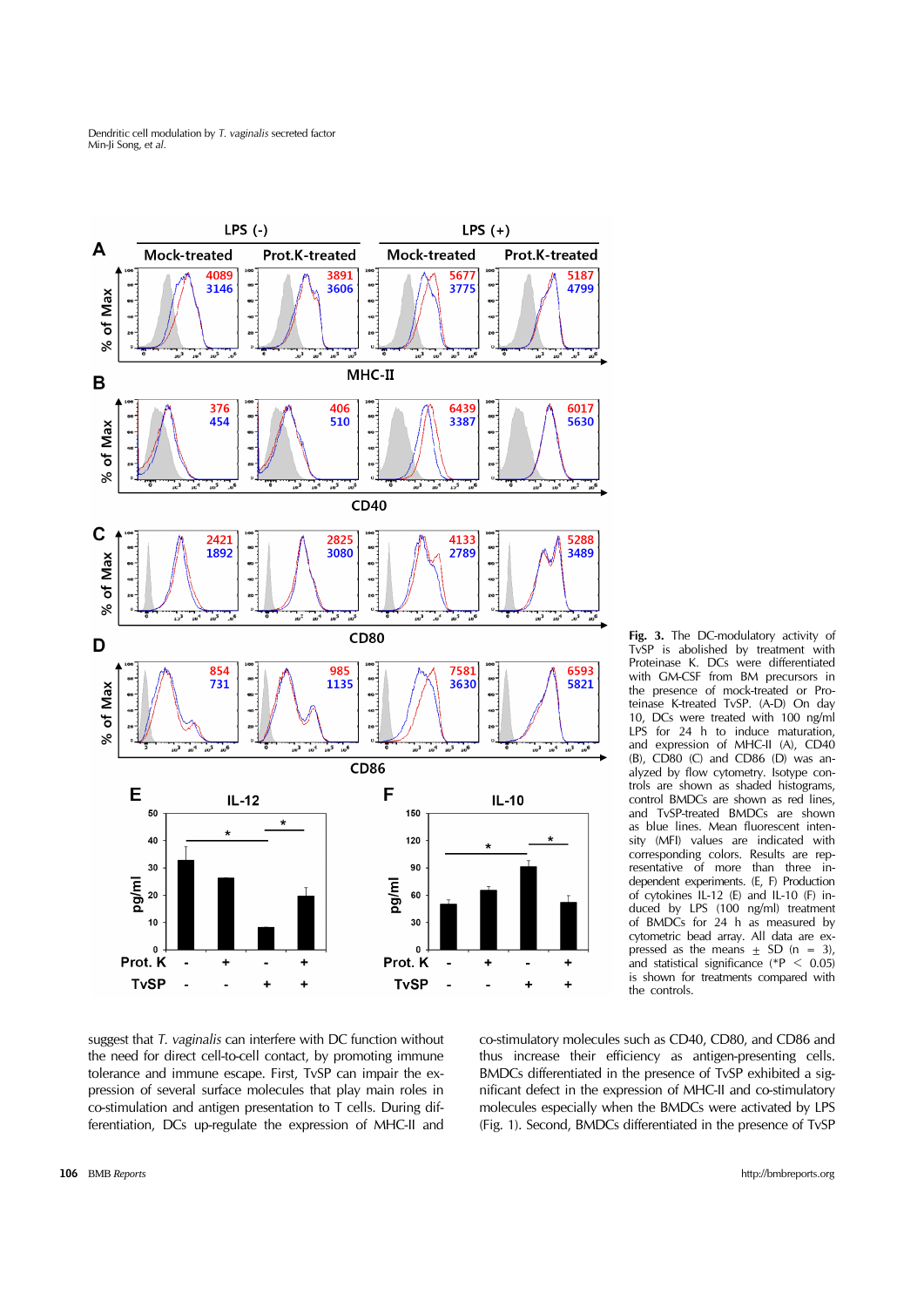

**Fig. 4.** TvSP exhibit epigenetic control via modulation of histone modifications at the promoter region of the *Il12a* gene. DCs were differentiated with GM-CSF from BM precursors in the absence or presence of TvSP. On day 10, LPS (100 ng/ml) was added to the culture for 1 h and H3K4me3 levels at the promoter regions of *Il12a* (A), *Il12b* (B), *Il10* (C), *Tnf* (D), *Il6* (E) and *Gapdh* (F) genes were analyzed<br>by ChIP assay. \*P < 0.05 compared  $\overline{PP}$  < 0.05 compared with untreated cells. Results are representative of more than three independent experiments.

showed an altered cytokine production profile in response to Toll-like receptor 4 (TLR4)-mediated LPS signaling, as a marked reduction in pro-inflammatory cytokine IL-12 secretion and enhanced production of anti-inflammatory cytokine IL-10 were observed upon stimulation with LPS (Fig. 2). Interestingly, the expression of other pro-inflammatory cytokines such as TNF- $\alpha$ and IL-6 was comparable between BMDCs differentiated in the absence or presence of TvSP, demonstrating that there is a separate regulation mechanism involved in the expression of each pro-inflammatory cytokine. Although it was reported that infection with *T. vaginalis* induced apoptosis of macrophages (18), the inhibition of DC maturation and altered cytokine production profiles in TvSP- treated BMDCs was not due to cytotoxicity because TvSP did not trigger significant apoptosis in BMDCs (Supplementary Fig. 1). These data suggest that *T. vaginalis*, via soluble products released during chronic infection, has the ability to shift an aggressive immune environment toward a more permissive one to promote its survival.

Treatment of TvSP with Proteinase K abolished its effect on DC including down-regulation of surface molecules and IL-12 production as well as up-regulation of IL-10 production (Fig. 3), suggesting that a proteinaceous TvSP component was necessary. However, we cannot entirely exclude contributions by any non-protein immunomodulatory components of TvSP, which might be thermally unstable. The identification of DC modulators secreted from *T. vaginalis* is an area for future investigation. The profiles of ERK, p38 MAPK, JNK, and NF-kB activation after LPS treatment is normal in BMDCs differentiated in the presence of TvSP (Supplementary Fig. 2), implying that TvSP may modulate the activity of BMDCs via distinct kinase pathways that have yet to be determined.

Epigenetic control and associated chromatin structure are

particularly significant contributors to gene regulation and therefore play major roles in determining and maintaining cell differentiation (24). Various types of posttranslational histone modifications, including acetylation and methylation, dictate the dynamic transition between transcriptionally active or silent chromatin structures (25). To determine whether histone methylation plays a role in dysregulated cytokine gene expression in TvSP-treated BMDCs, we performed a ChIP assay using an antibody against H3K4me3, a stable ''mark'' associated with actively-transcribed chromatin. As shown in Fig. 4A, the level of H3K4me3 in the *Il12a* promoter was significantly reduced in TvSP-treated BMDCs, suggesting that the down-regulation of *Il12a* gene expression in these cells is associated with transcriptionally less permissive histone modifications. In contrast, TvSP had no effect on enrichment of H3K4me3 in other promoters including *Il12b* and *Il10* genes. How down-regulation of *Il12b* and up-regulation of *Il10* are regulated by TvSP during BMDC differentiation remains to be investigated.

The data presented here demonstrate that soluble factors released by *T. vaginalis*, via a mostly proteinaceous component, control the LPS-induced maturation of BMDCs, resulting in a reduced production of IL-12 through an epigenetic mechanism. Considering the importance of IL-12 and IL-10 as well as the full activation of DC to efficiently prime T cells in the immune response against *T. vaginalis*, the ability of *T. vaginalis* to modulate these specific functions appears to be an effective immune evasion strategy.

## **MATERIALS AND METHODS**

Detailed experimental procedures are described in online Supplementary information.